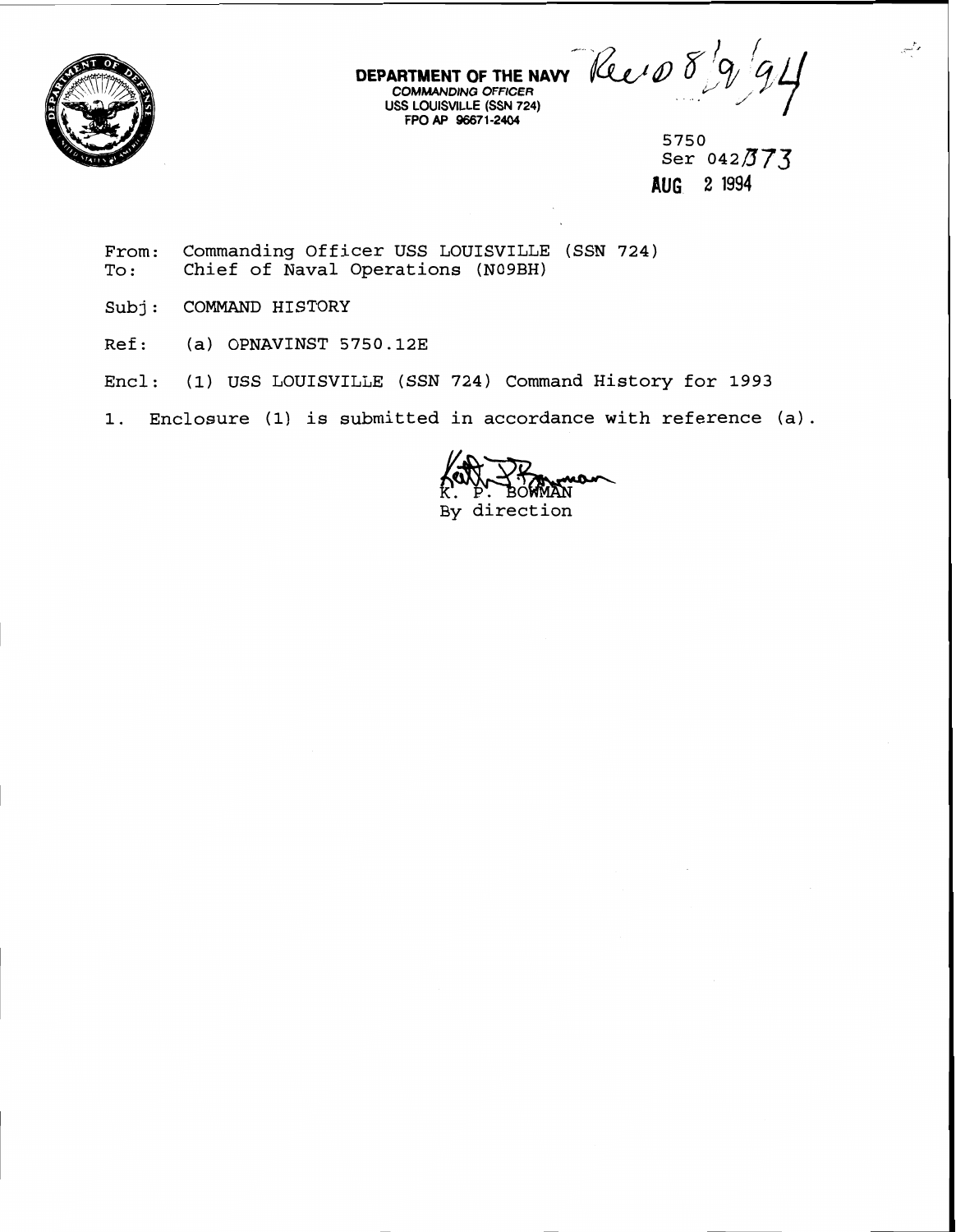| <b>FART</b> | <b>SUBJECT</b>                                                                                                                                                  | <b>PAGE</b>                                         |
|-------------|-----------------------------------------------------------------------------------------------------------------------------------------------------------------|-----------------------------------------------------|
| 1           | COMMAND COMPOSITION AND ORGANIZATION<br>Mission Statement<br>History Statement<br>Organizational Structure<br>Name of Incumbent Commanding Officer<br>Home port | $1 - 1$<br>$1 - 1$<br>$1 - 1$<br>$1 - 1$<br>$1 - 1$ |
| 2           | CHRONOLOGY/NARRATIVE                                                                                                                                            | $2 - 1$<br>$2 - 2$<br>$2 - 3$                       |
| 3           | SUPPORTING DOCUMENTATION<br>Biography of Commanding Officer<br>Welcome Aboard Pamphlet<br>Assorted Photographs (2)                                              | $3 - 1$<br>$3 - 2$<br>$3 - 3$                       |

 $\sim 10^7$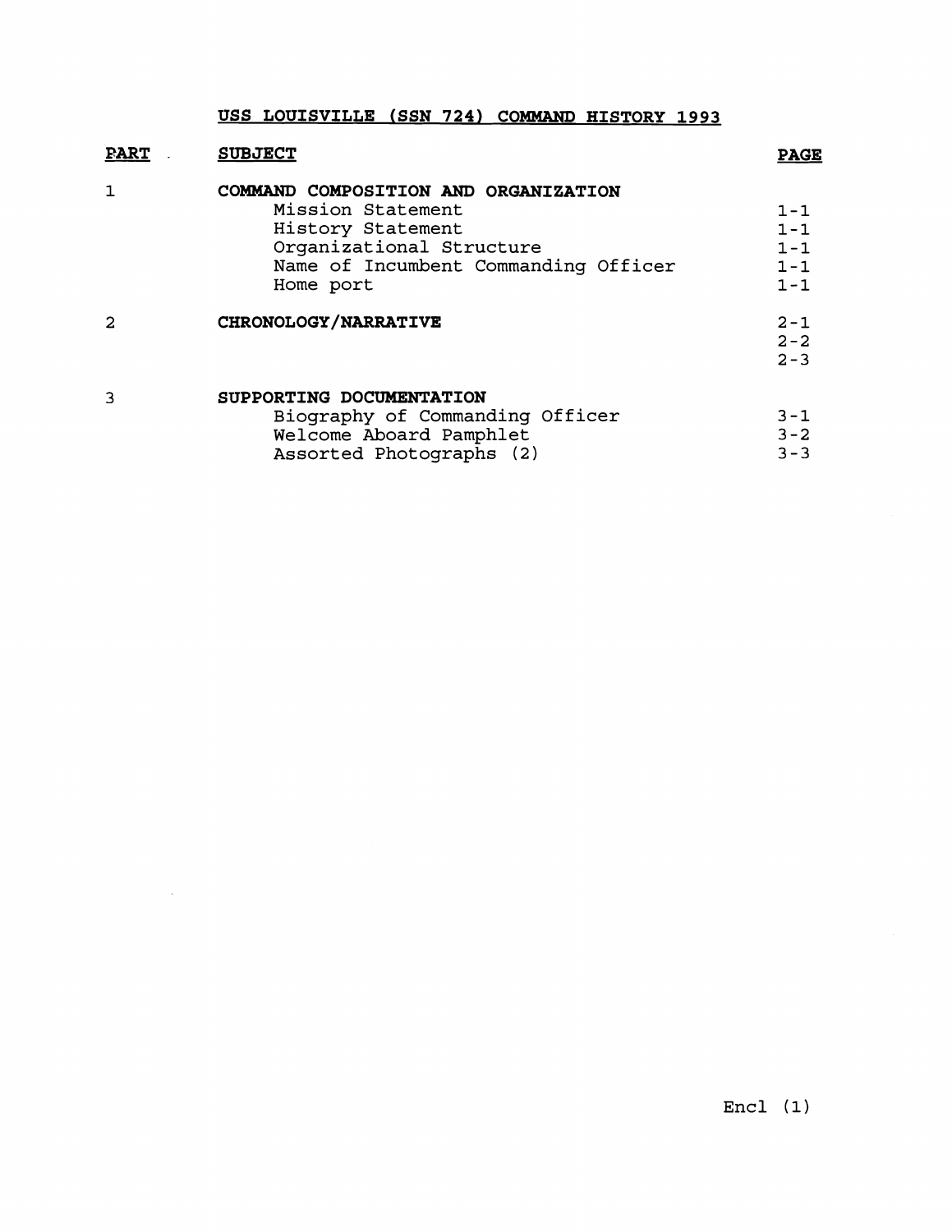## **COMMAND COMPOSITION AND ORGANIZATION**

**I. MISSION STATEMENT.** USS LOUISVILLE'S mission is to provide a formidable platform which can operate independently or in support of a carrier battle group to protect the interests of the United States and its allies. Tactical employment roles include Anti-Warfare, Anti-Surface Warfare, Strike Warfare, Intelligence and Warning and Special Forces Warfare - all can be accomplished while remaining submerged and undetected.

2. **HISTORY STATEMENT.** The USS LOUISVILLE is the thirty-fifth LOS ANGELES class submarine to enter the submarine fleet. USS LOUISVILLE was constructed by the Electric Boat Division of General Dynamics Corporation in Groton, Connecticut. USS LOUISVILLE is named for the city of Louisville, Kentucky and is the fourth United States Ship to bear this name. Major milestones in the new construction period of the ship were as follows:

| Keel Laid    | $\overline{\phantom{a}}$ | 16 September 1984 |
|--------------|--------------------------|-------------------|
| Launched     | -                        | 14 December 1985  |
| Commissioned | -                        | 08 November 1986  |

The ship's sponsor is Mrs. Betty Ann McKee, wife of retired Admiral Kinnaird R. McKee, former Director of Naval Nuclear Propulsion.

**3. ORGANIZATIONAL STRUCTURE.** The USS LOUISVILLE is one of the units assigned to Commander Submarine Group FIVE under the responsibility of Commander Submarine Squadron ELEVEN at Naval Submarine Base, San Diego, California. On board, the Commanding Officer is assisted in carrying out the ship's mission by the Executive Officer, four Department Heads, eight Division Officers and a crew of **130.** 

**4. NAME OF COMMANDING OFFICER/DATE ASSUMED COMMAND.** Commander Christopher **R.** Earl, U.S. Navy/l2 January **1994** 

**5. HOME PORT OF SHIP.** USS LOUISVILLE is currently home ported in San Diego, California.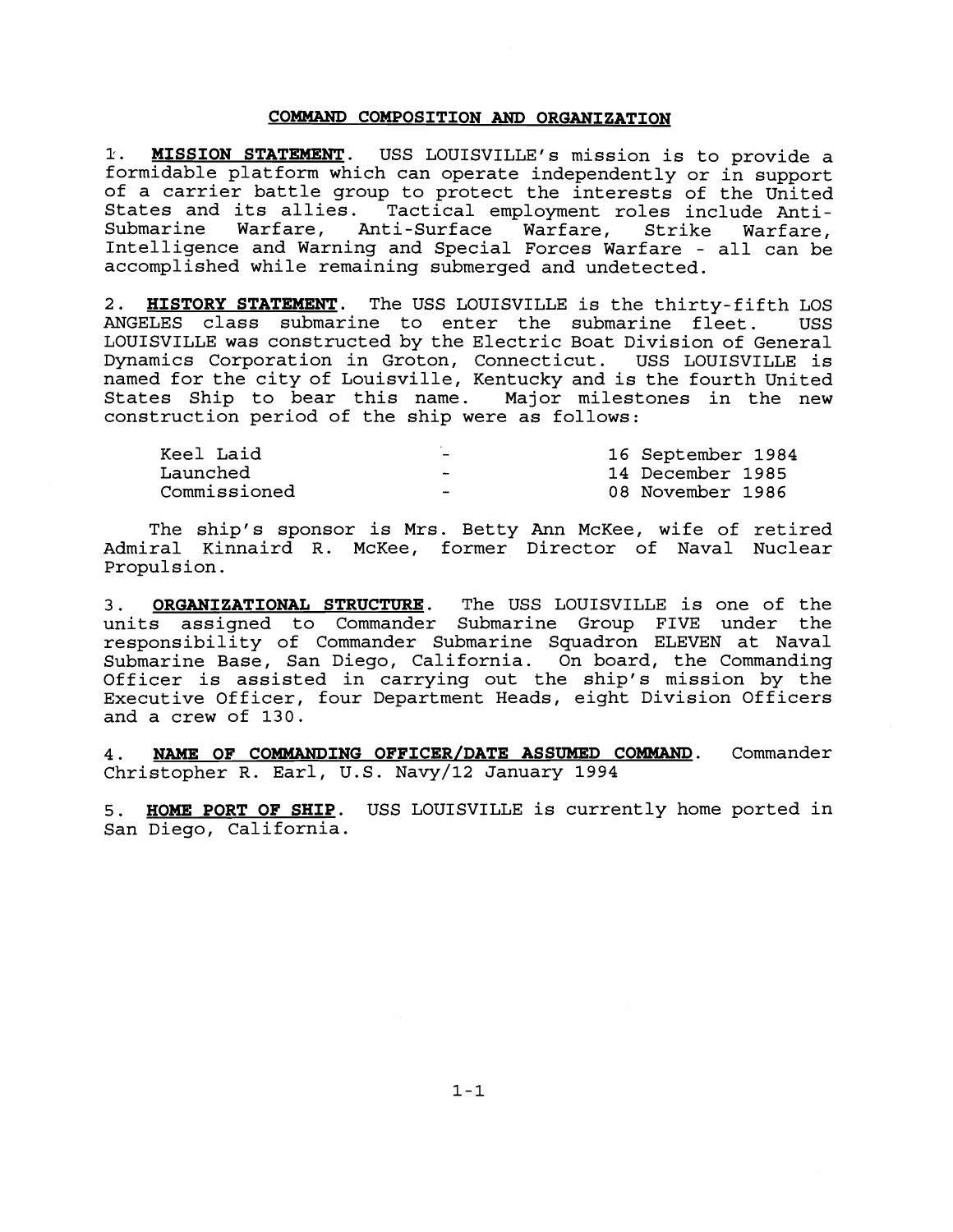## **DATE** EVENT NARRATIVE

 $\sim$ 

| 04 MAY                      | 01 JAN - Deployment | WESTPAC Deployment with<br>USS KITTYHAWK BATTLE GROUP                 |
|-----------------------------|---------------------|-----------------------------------------------------------------------|
| 01 - 05 Underway<br>JAN     |                     | Transit from Red Sea to Arabian<br>Gulf                               |
| 06 - 15 Underway<br>JAN     |                     | SHAREM 102 - Joint exercise in the<br>Gulf of Oman                    |
| $16 - 29$<br>JAN            | Underway            | Gulf of Oman / Persian Gulf Ops                                       |
| 30 JAN - Underway<br>03 FEB |                     | Northern Arabian Gulf Ops                                             |
| FEB                         | 04 - 06 Port Visit  | First SSN Port Visit to<br>Abu Dhabi, U.A.E.                          |
| 07 FEB                      | Underway            | Transit                                                               |
| FEB                         | 07 - 23 Port Visit  | First SSN Port Visit to<br>Jebel Ali, U.A.E.<br>Upkeep with USS JASON |
| 24 - 28<br>FEB              | Underway            | Northern Arabian Gulf Ops                                             |
| 01 - 04 Underway<br>MAR     |                     | Transit                                                               |
| MAR                         | 05 - 09 Port Visit  | First SSN Port Visit to<br>Port Victoria, Seychelles                  |
| 10 - 13 Underway<br>MAR     |                     | Transit                                                               |
| $14 - 18$<br><b>MAR</b>     | Underway            | Fleet Support Operations                                              |
| <b>MAR</b>                  | 19 - 23 Underway    | Transit                                                               |
| <b>MAR</b>                  |                     | 24 - 28 Port Visit Phuket, Thailand                                   |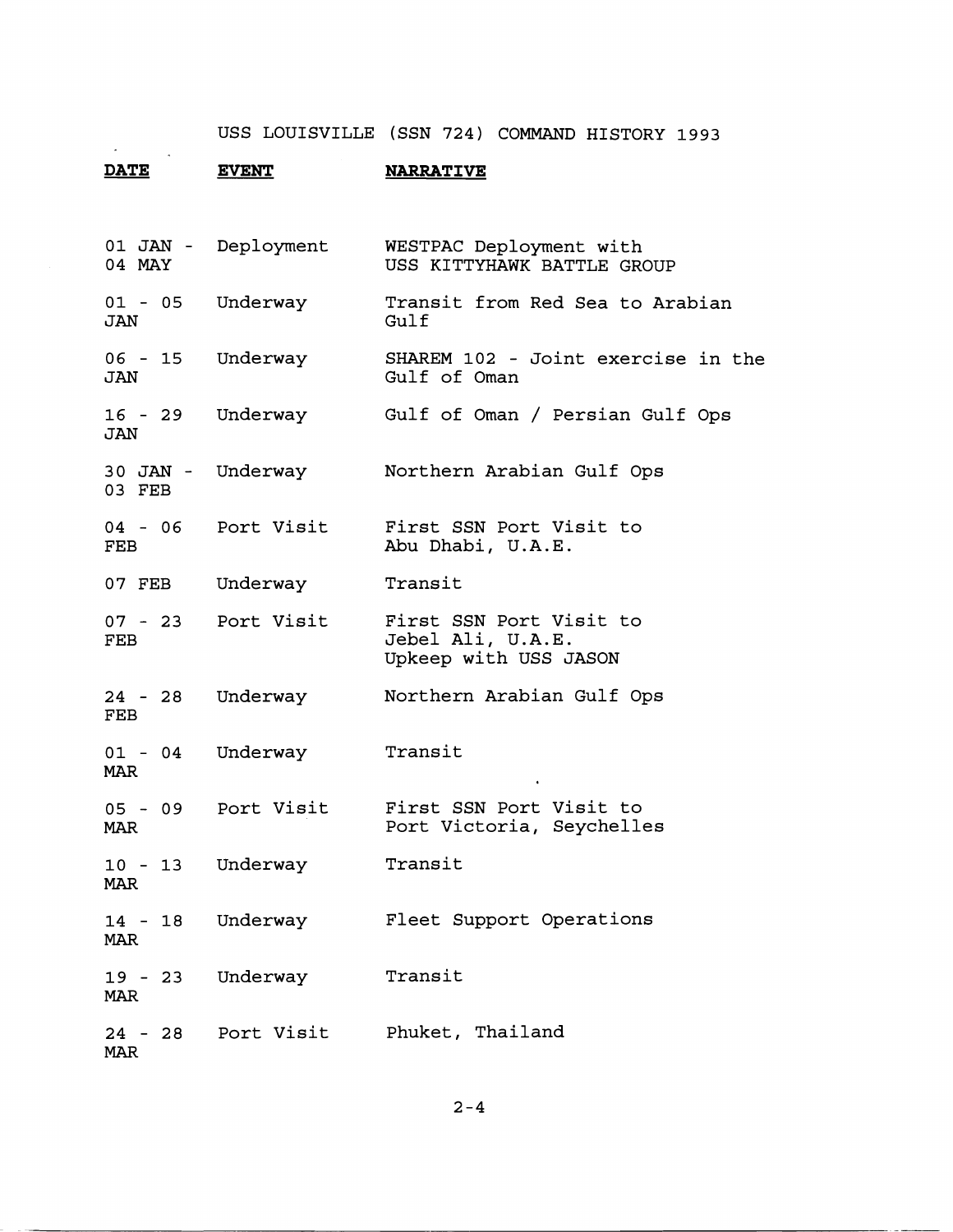**DATE** EVENT NARRATIVE

| 29 MAR -<br>02 APR      | Underway   | Transit                                                                                                                                               |
|-------------------------|------------|-------------------------------------------------------------------------------------------------------------------------------------------------------|
| $03 - 06$<br>APR        | Port Visit | Pattya Beach, Thailand                                                                                                                                |
| $07 - 22$<br>APR        | Underway   | Transit                                                                                                                                               |
| $23 - 25$<br>APR.       | Port Visit | Pearl Harbor, Hawaii                                                                                                                                  |
| 26 APR -<br>02 MAY      | Underway   | Transit                                                                                                                                               |
| $03 - 04$<br>MAY        | ORSE       | Operational Reactor Safeguards Examination                                                                                                            |
| $04 - 31$<br>MAY        | Inport     | San Diego, Stand Down                                                                                                                                 |
| 01 JUN -<br>06 SEP      | Inport     | San Diego, Selected Restricted<br>Availability (SRA) with Mare Island Naval<br>Shipyard and USS MCKEE (AS-41) while<br>drydocked in USS ARCO (ARDM-5) |
| $07 - 09$<br>SEP        | Underway   | Sea Trials                                                                                                                                            |
| $10 - 26$<br>SEP        | In Port    | San Diego, Ship's Force Upkeep                                                                                                                        |
| 27 SEP -<br>05 OCT      | Underway   | Exercise VARSITY SWIMMER /<br>KERNEL RAIDER                                                                                                           |
| 05 OCT                  | In Port    | San Diego, Off-load SEALS                                                                                                                             |
| $05 - 08$<br>OCT        | Underway   | COMPTUEX 94-2, Multinational<br>Combined Fleet Exercise<br>Transit to San Francisco                                                                   |
| $09 - 12$<br><b>OCT</b> | In Port    | Alameda, Fleet Week '93                                                                                                                               |

 $\mathbf{r}$ 

 $\sim$